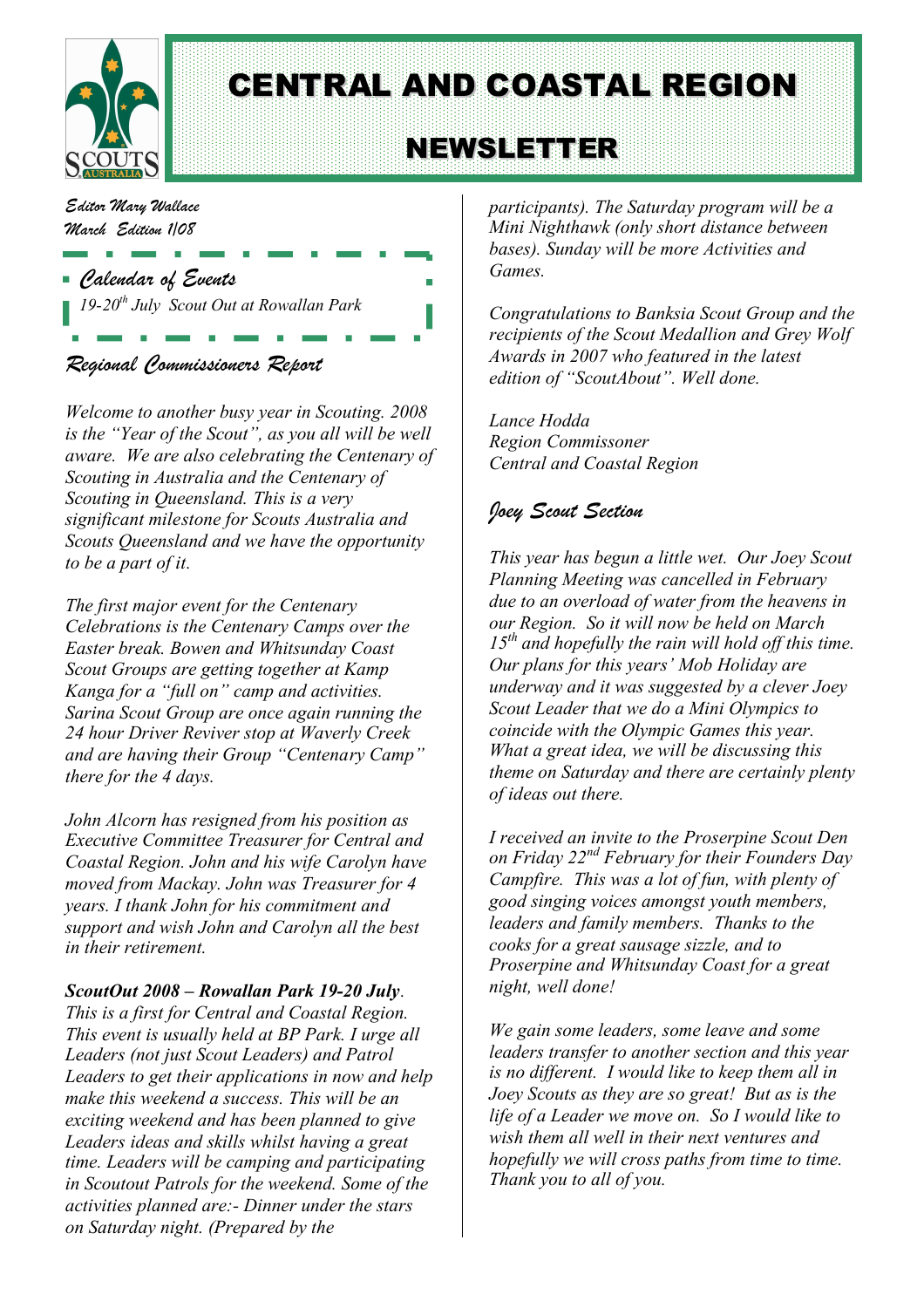*Also welcome to the new Joey Scout Leaders, I am looking forward to meeting you all and I am sure you will all have some great ideas too!*

*Wendy Harm (Wallaby) RL Joey Scouts.*

### *Whitsunday Coast Scout Group*

*The Whitsunday Coast Scout Group has started the year with a bang. The Joey Scout leader has gone away until June and we had 5 new Joey Scouts turn up on the first week back. We went tadpoling in our very fast flowing creek from all of the summer rain and the second week went to the beach to look at all the devastation caused by the storm that washed 65 boats onto the shore, rocks or sunk. On the 22nd February 17 youth members joined with the Proserpine Scout group at their Den for a Founders Day Campfire and a sausage sizzle. We were entertained with songs and skits from both groups. Regional Leader Wendy Harm joined in and helped lead the singing.*

*On the 26th February the Joey Scouts started a Community Helpers program and we visited the Airlie Beach Fire station for a tour, powerpoint presentation and hands on hoses and look in the truck. The Joey Scouts also learnt about the dangers of campfires and the correct way to put <i>one out etc. On the 2<sup>nd</sup> March we donned our gloves and rubbish bags and hit the creeks and parks for our annual Clean up Australia Day activity. The official clean up had been cancelled due to weather, however the scouts braved the winds with 20 turning up to help (including parents). We collected 8 bags of rubbish. On the 8 th March we joined the Region for the Aquatastics Carnival held at Calen School. The youth members had an absolute blast with all the fun events organised by Region. I would like to say a big thank you to region as it is nice to go to something that you haven't had to organise for a change (especially as I am currently running Joey Scouts & Cub Scouts) These days are always great fun and well organised by leaders with a wealth of experience. I would just like to note that WE WON THE TEAM SPIRIT AWARD of the golden snorkel, sadly passed over by the Bowen Group. I think it is Sarina's year next year, their drum war cry was great. Our winning chant of the day was*

*I don't know what you've been told Whitsunday Coast is good as gold*

*Our team is the best We cheer louder than the rest.*



*This week the Joey Scouts are going to visit the Ambulance station and then after Easter the Police Station. On the 18th March Proserpine Scout group are going to join us for Harmony day celebrations. This will also be second part of Mob Buddy badge. We will be doing an afternoon on other cultures including St Patricks day where we will be having hot cooked spuds. Each youth is to dress up as someone from another country or in green for Paddys Day. We will have a show and tell of souvenirs and some tasting plates of food from other countries. We are also hoping an Aborigine Elder will join us again like last year and talk about her cultural history.*

*The big Easter Centenary Camp is on from the 22nd March- 24th March at Camp Kanga. At this stage we will be joining Bowen, not sure if Proserpine are attending this one. Lesley has kindly invited us to join her and has taken on the major task of the organising. THANKS LESLEY. We have about 5 families partaking on this camp. It really is a difficult time as so many people go away for Easter but for the ones that are going I hope you all have a great time. Cub Scouts - The first week back we had 8 new Cub Scouts join us for the afternoon, total of 17 Cub Scouts. With the leader being away the aid of a parent volunteer was welcomed. One group cooked Fried Rice for Chinese New Year while the other group supervised by the parent helper went tadpoling. The outcome of this parent staying was a bonus because he would like to become a leader.*

*The Cub Scouts have been busy doing Boomerang work and also participating in the above events with the Joey Scouts.*

*This week a lady from Landcare is coming to visit the youth and bringing some donated plants with her to get our garden started. I would like to take the youth members sailing again but will wait until the stinger season and bad weather goes away.*

*As for the group in a whole, we are ready to be CHARTERED along with all of the above going*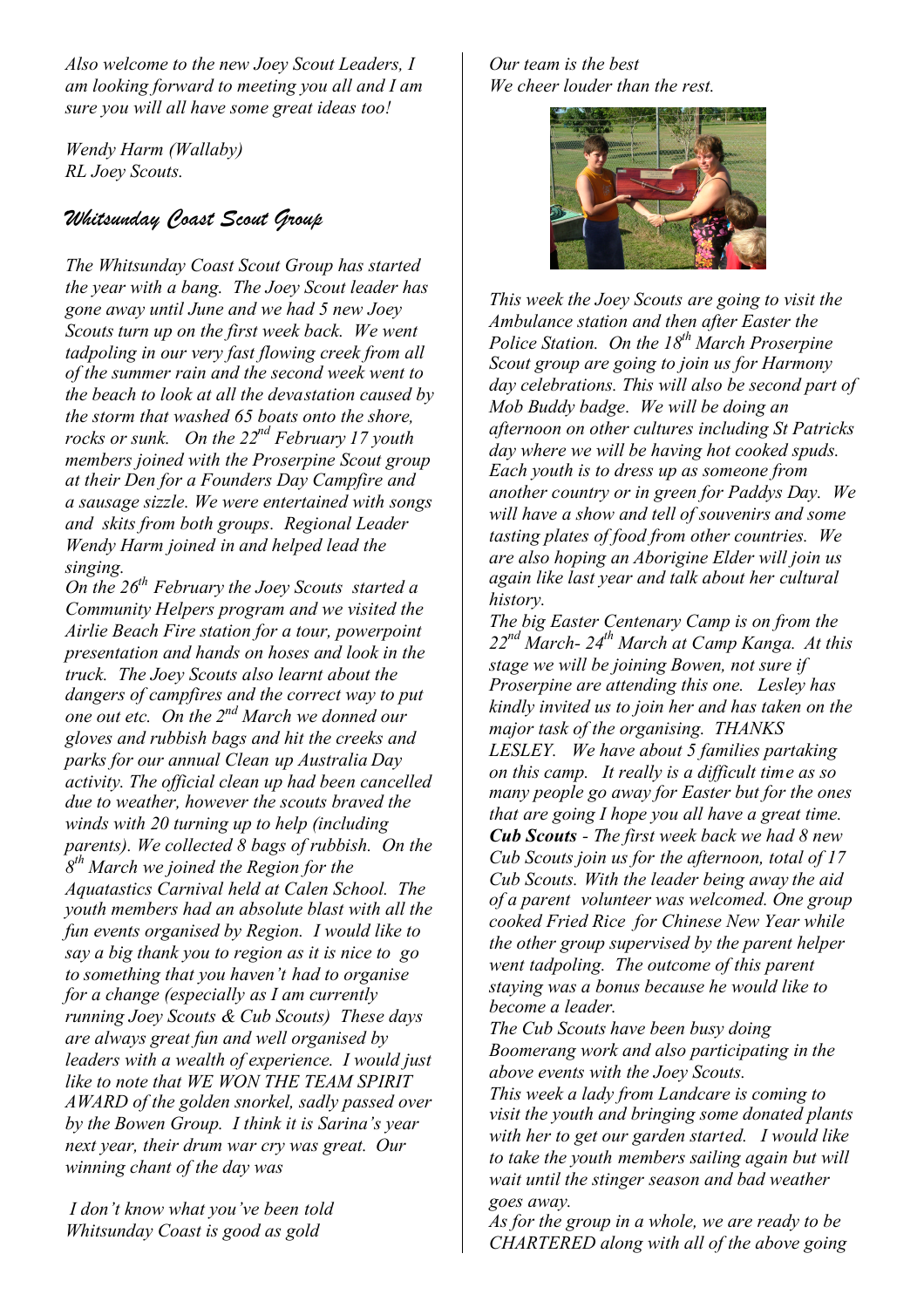*on I have sat in front of my computer doing up scout plans and reports for the chartering process. I have a full committee organised and hopefully a leader for each section. I am now just waiting for the next step but am hoping to be chartered by April for the start of the Scout financial year. YEAH*

*Kathy Ball Leader in Charge Whitsunday Scout Group*

# *Bowen Scout Group*

*Our year has begun just as busy as all those before. Australia Day, Founders Day, community events, new youth and parents in the group, camps to organise and plans to make. Christmas is looking good already!*

*Our numbers are still small however this year for the first time in our history our Group has all five sections open.*

*For the first time in our known history, we have a Rover section - thanks to the Chief, Ryan, Scott and Lance for helping us get this through. For us it means being able to retain members who previously have had to exit the group unless they took on leadership roles.*

*Joey Scouts have reopened after 18 months with no leader. Our CSL of two years – Tania - has moved sideways into Joey Scouts and has them hopping all over the place. (Raising a mob of tree huggers I believe). We have a top notch parent helper (Kelly) permanently rostered on with Joey Scouts and the future looks sustainable and bright.*

*Sustainable is a key word here. Being so small, it does not take much to send everything out of kilter. To fill the hole created by Tania's move to Joey Scouts, two of our Rovers (Tim and Robyn) have stepped up to the plate and taken on Cub Scout Leadership roles.*

*Ian, our Scout leader is moving into Venturer Scouts. Our Scouts have formed some solid relationships with each other under Ian's mentoring. I see a long Scouting future for them provided the Group can provide solid leadership.*

*Our group had a great time at Aquatastics – thanks again Jane and crew – we appreciate* *what you do. The sausages were better than ever this year too!*

*On our immediate doorstep is our 2 night Easter Centenary Camp. We have combined with Whitsunday Coast for this and are expecting a head count of around sixty scouting youth, parents, siblings and leaders. By the time it is over our section leaders will be looking for a pay rise I think!*

*Hope you are all doing well – look forward to seeing you again sometime soon.*

*Lesley Bullemore, Group Leader Bowen Scout Group*

# *Proserpine Scout Group*

*2008 has seen a change with most of our Section Leaders. Simon Aalbers has taken on the role of Joey Scout Leader. Simon comes with Scouting experience, having been a Scout himself. Bronwyn Wren is the new Cub Scout Leader. Roger Madsen has moved from Cub Scouts to help Lloyd Fox with Scouts. Greg Walker resigned last year as our Group Leader and Bronwyn Wren has taken on the role of Leader In Charge.*

*The highlight of our term was celebrating Founder's Day with Whitsunday Coast Group. It was wonderful to see everyone participate in a skit and in between skits, some of the younger members entertained us with jokes. The members enjoyed the yells (for some it was their first experience) and although our singing was not Australian Idol standard, the members (and parents) had a wonderful time singing along.*

*This year our Committee will be concentrating on upgrading our Scout Den. Part of our Den (Joey/Cub Scout Sections) used to be the old Proserpine School relocated during the early 1970's.*

*Bronwyn Wren Leader In Charge Proserpine Scout Group*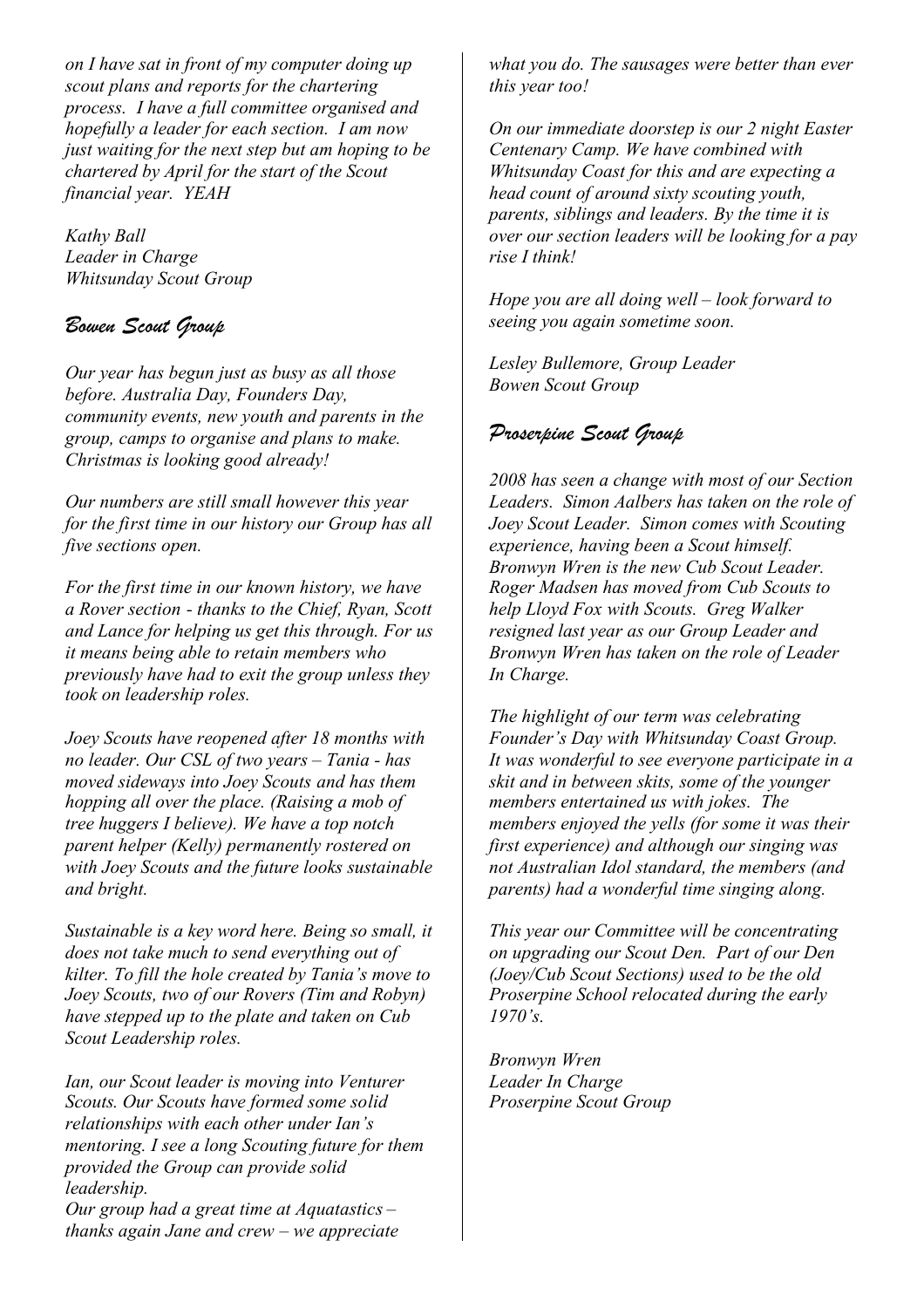# *Banksia Scout Group*

#### **Australian Scout Medallion**

*On Friday 30th November 2007 Joshua Brzozowski and Michael Timms were presented with their Australian Scout Medallions,*



*at a special ceremony to mark the occasion.*

*Joshua Brzozowski joined Joeys Scout in Edmonton near Cairns in October 1999 and progressed to Cub Scouts before coming to live at Andergrove. He achieved the Yellow Cord Award before progressing to the Scout Section. Joshua achieved his Pioneer, Adventurer and Explorer Level cords. Joshua is a Patrol Leader in his Troop and he attended a Scout Leadership course. He planned a Canoe Skills day at Rowallan Park and ran a Lantern Stalk Wide Game at a scout meeting. Joshua attended the Australian Jamboree in Elmore Victoria at which he had the responsibility of being a Patrol Leader.*

*Joshua along with Michael planned a 30 kilometre hike at Waitara Station in the Nebo area for their Journey for the Adventurer Level Badge. Only the older members of the troop took part in the hike through diverse and sometimes difficult terrain.*

*Michael Timms advanced to the Scout Troop in 2004 after completing his Yellow Cord Award. He achieved the Pioneer, Explorer and Adventurer Level Cords. He was a Patrol Leader and attended a Scout Leadership Course and planned and ran a Mock Emergency programme that offered the Banksia Scouts the opportunity to sharpen their First Aid Skills.*

*Regional Commissioner Lance Hodda presented Joshua with his Australian Scout Medallion and Cloth Badge and Regional Leader Mary Wallace spoke on Joshua's scouting history. Group Leader Jo Timms presented Michael with his Australian Scout Medallion and cloth badge and Joey Scout Leader Toni McNeill, Michael's ex Scout Leader spoke on Michael's scouting history.*

*Family, friends and Regional Leaders, scouting leaders and youth members of Banksia Scout Group celebrated the occasion with a finger food supper and a cake especially made for the event.*

*Both Joshua and Michael will advance to the Venturer Scout Section early this year and begin the challenge of achieving the Queen Scout Award.*

#### *Grey Wolf Award*

*Cub Scout Daniel O'Neill was presented with his Grey Wolf Award on Thursday, 6th December 2007. The Grey Wolf Award is the highest award in the Cub Scout Section.*

*Daniel was presented with his Grey Wolf badge by his mother Mrs Lynne O'Neill who is an assistant Cub Scout Leader at Banksia Group and the certificate was presented by the Cub Scout Leader Mrs Mandy Paton.*

*To achieve the Grey Wolf Award Daniel was required to work at a high standard, possess leadership skills, determination and prove to be a valuable member of the Cub Scout Pack.*

*Daniel O'Neill joined the Banksia Scout Group as a Joey Scout in 2003 and progressed to Cub Scouts at the end of 2004. He achieved the Bronze, Silver and Gold Boomerang Badges. He attended several outdoor activities and achieved the required number of achievement badges and special interest badges, and went on a two hour hike at Eungella to fulfill the requirements of the Grey Wolf Award.*

*A special cake was made for the occasion and was cut by Daniel after the presentation of the award.*



#### *Joey Scout Report*

*At the end of 2007 the Joey Scouts worked with the Sarina Joey Mob to obtain their "Buddy Award" badge. They had to do 3 events together – Firstly we went to "Just Bead it" and made cool jewellery together. Early in 2008 they will venture down to Sarina for an activity to complete the badge.*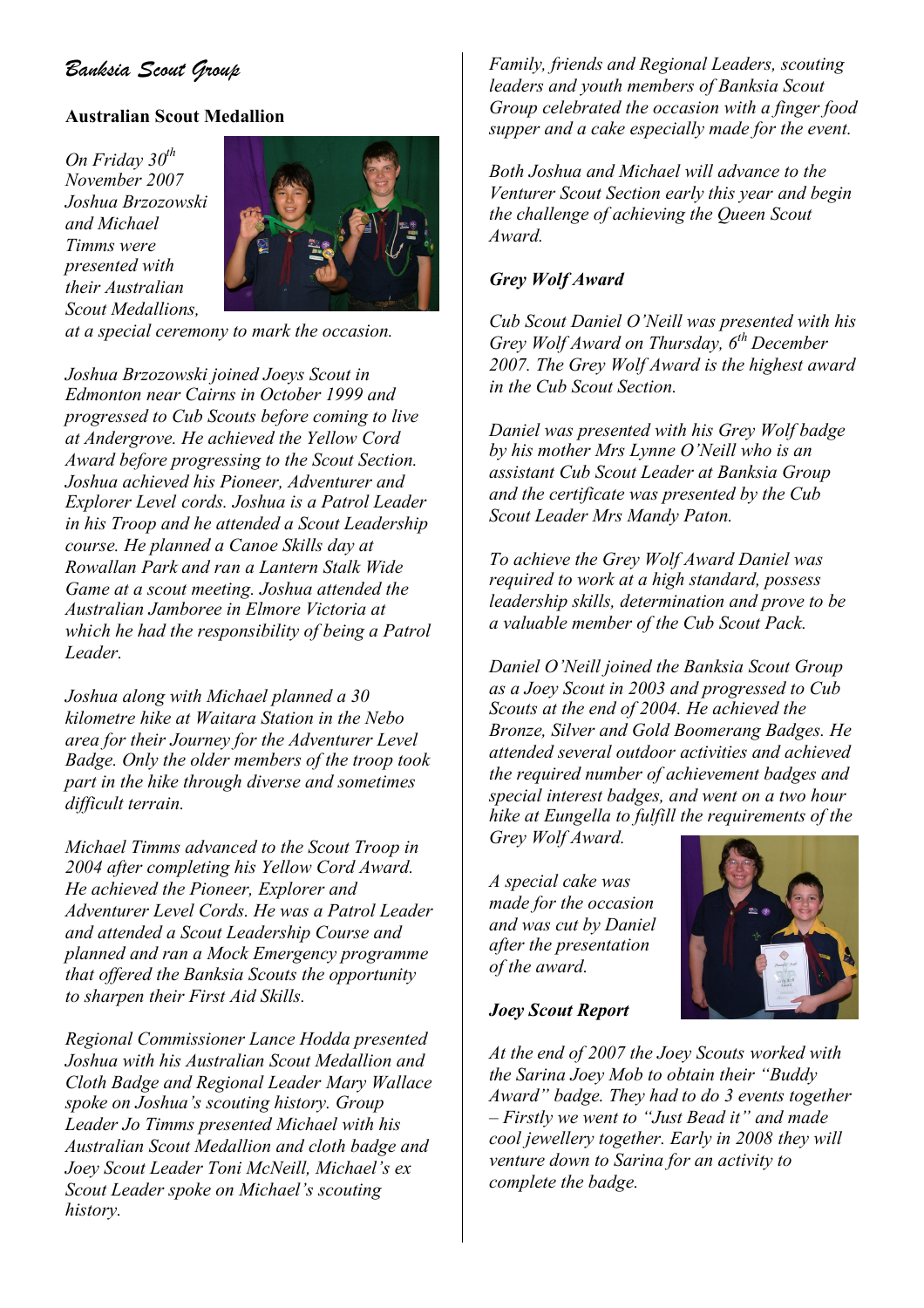*The Joey Scouts finished off the 2007 year with the making of gifts for parents. They also decorated the Youth Helpers as Christmas Trees. A Mob Holiday at the Bucasia Guide Den with a Arrh-Pirate Getaway theme capped off a year of fun activities.*

#### *Cub Scout Report*

*Before Christmas a healthy number of Cub Scouts attended a carol singing and gift giving evening at Homefield Aged Care Facility. I must say, that everyone who attended had a GREAT time! The carols were sung beautifully and with so much enthusiasm, that we had several solo and duet performances take centre stage! The residents absolutely loved having us - I could tell by the looks on their faces, and by the way they joined in singing a few favourite Christmas tunes. The Cub Scouts handed out hand made Christmas cards and small gifts containing different teas and chocolates. We were generously thanked for taking the time to help spread some Christmas cheer.*

#### *Scout Section Report*

*At the end of 2007 Tom Hallam arranged a hike for the Pioneer Scouts up The Leap as part of his Scout Leadership Course. I have heard that there were a few clumsy Scouts who could not stay on their feet but I am sure that the next hike will be better. The highlight of the hike seems to be the snake that everyone walked over without seeing. Hiking is always best when your eyes are open boys.*

*Have you seen the Patrol Corners lately. All Patrols worked hard on painting cupboards, bench seats and patrol boxes for their corners. Now they have a place to really call home. Scorpion and Tassie Tigers earned a Patrol Activity Badge for their hard work. Well done to all the scouts who participated.*

*In November the PL's and APL's and myself took off on a camp at Cape Hillsborough as a reward for all their hard work this year*

*I would like to congratulate Josh Brzozowski and Michael Timms who were presented with their Australian Scout Medallions last month and Tom Hallam who was presented with his in February.*

#### *Venturer Scout Section Report*

*To finish 2007 the Venturer Unit achieved several things. With 5 members attending and completing their Unit Management course and several other tapes almost completed, well done everyone. We have had a varied program with flight simulations, cooking and hike preparations as well as clay target shooting and a movie marathon. We participated in the Regional Venturer Scout camp on Kinchant dam where they went canoeing, ski tubing and tried to knee board. Swimming seemed to be the order of the day and everyone enjoyed themselves. Our newest members enjoyed hiking for their Skills Award before attending the group break-up.*

*This year the Venturer Scouts have been participating in a Speechcraft Course led by Mr Brian O'Neill, an outstanding speaker, for Toastmaster International.*

*Jo Timms, Group Leader, Banksia Scout Group*

### *2008 Scouting Aquatastics Carnival*

*The Annual Central and Coastal Region Scouting Aquatastics Carnival was held on Saturday 8th March 2008 at the Calen District State College pool. Approx 110 members of scouting plus many supporters from Bowen, Whitsunday Coast, Sarina and Mackay attended.*

*Whitsunday Coast Group was the winner of the Golden Snorkel Award for Team Spirit. They were very enthusiastic with their war cry.*

*Members of scouting from all groups and their supporters were asked to wear team colours. Streamers and flags decorated their shelters and Sarina Group had a drum to add to the enthusiasm.*

*The afternoon was packed with fun activities such as: freestyle races, any other stroke races, surf ball relays, tube relays, collect a ping pong ball, balloon relays, and heave the lifeline relays, were all on the program for all to enjoy.*

*Thank you to Jane Mumford for the organisation of this event and to Tim & Judy Johnson and daughter Karen for the sausage sizzle.*

*Mary Wallace, RL Community Relations*